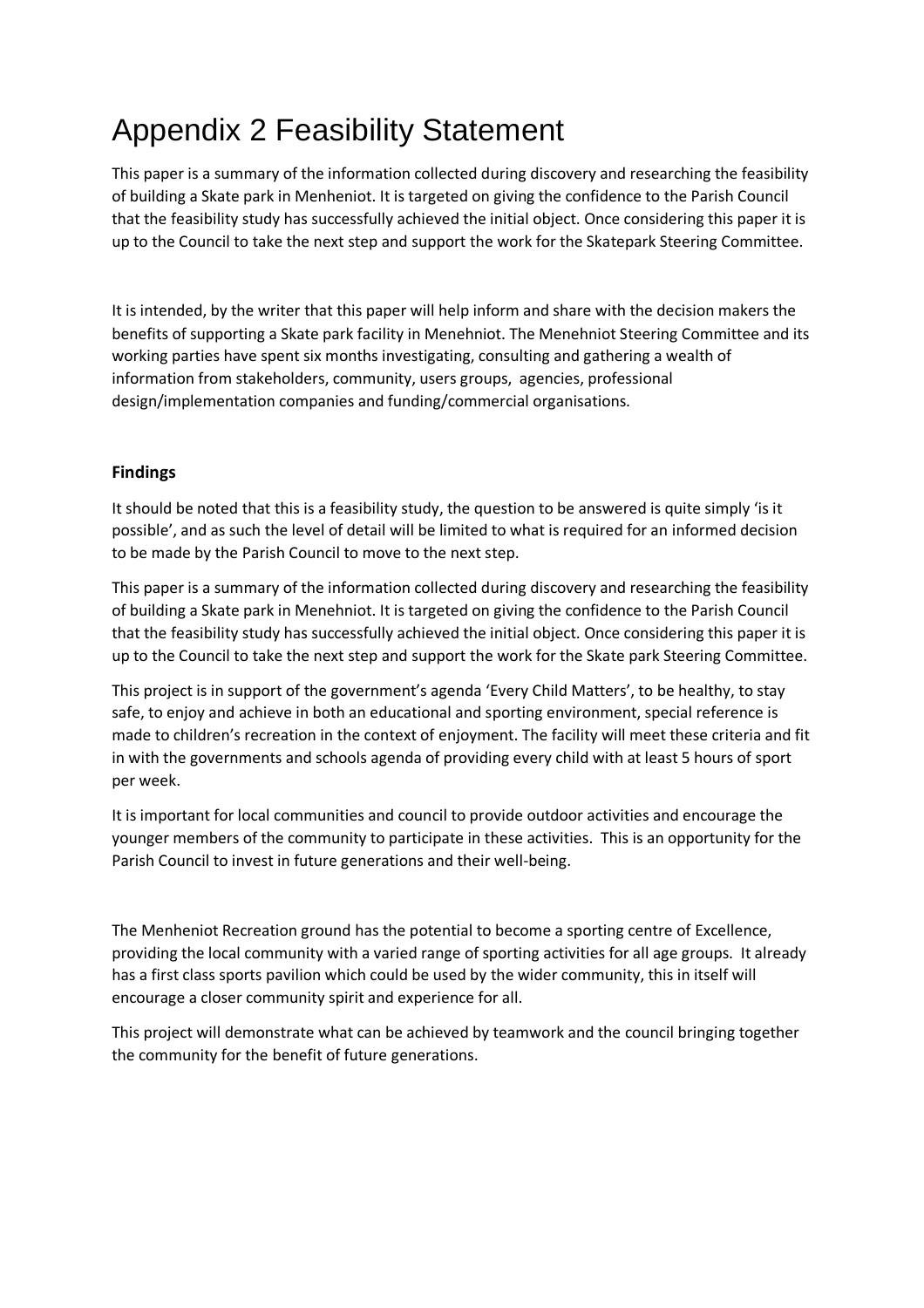# Steps

The Skate Park has currently been agreed in principle by the Parish Council!!

We need to astatine a grant of £2000 from the Parish Council, this will help the group get funding from Biffa Awards, Lottery Awards For All, Samworth Brothers.

This is to show that the Local Parish Council is in support and we are moving this project forward and we can ask these companies to supply us with funding to build the project.

The £2000 will also help for us to pay for the planning application to be submitted to Cornwall Council.

The Councils planning applications usually take 8 weeks

The procedure we are following would be:

Design

Planning

Funding

Provider

Project Manager

## **Committee**

In Our Menheniot Skate Park Group there is Project consultant: Keith Goldsmith Chairman: Will Sneed Treasurer/ Secretary: Demelza Medlen And four local residents

## Background

Skate parks have become increasingly popular recreational facilities for a growing number of children and adults throughout the world. First developed in the 1970's public skate parks have helped to serve as a positive recreational spaces for a broad cross-section of our society. Skate boards are places where some kids can escape the pressures of team sports, engage in healthy aerobic activity, combat obesity and build confidence and self-esteem. Skate parks get children out of doors and active.